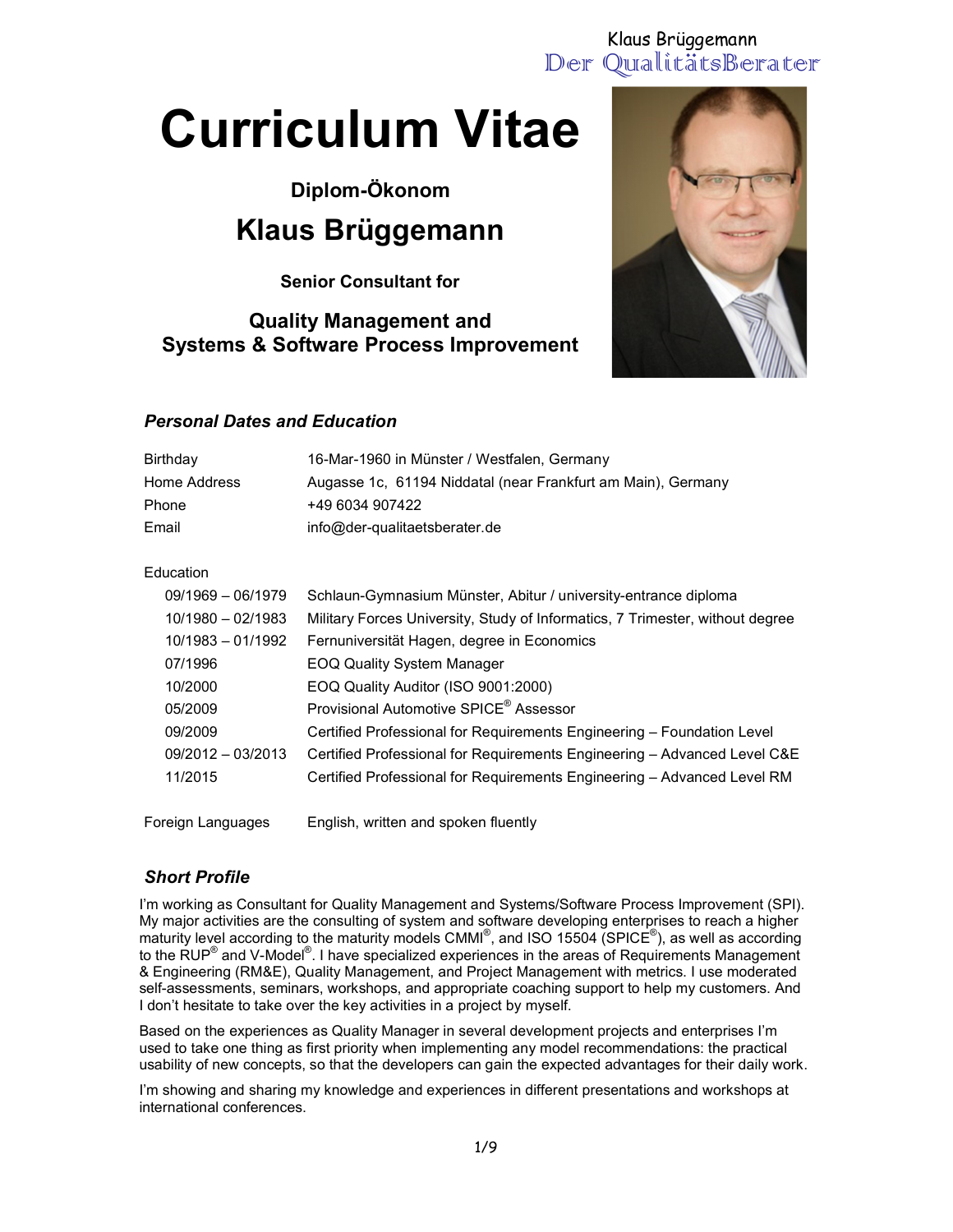# Der QualitätsBerater Klaus Brüggemann

| <b>Business Career</b><br>(details starting at page 8) |                                                                                                                                                            |
|--------------------------------------------------------|------------------------------------------------------------------------------------------------------------------------------------------------------------|
| since 09/2009                                          | Freelancer as Consultant for Quality Management and Process Improvement                                                                                    |
| $08/2005 - 05/2009$                                    | Senior Consultant at HOOD GmbH, Germany                                                                                                                    |
| 12/2001 - 07/2005                                      | Senior Consultant at Q-Labs GmbH Germany (now DNV IT Global Services)                                                                                      |
| $07/1999 - 11/2001$                                    | Director Corporate Quality Management EMEA at LHS AG (in 2000 merged into Sema Group,<br>in 2001 merged into SchlumbergerSema, now integrated in Ericsson) |
| $05/1998 - 06/1999$                                    | Manager SW Quality Management at GEHE AG, now Celesio AG                                                                                                   |
| $07/1991 - 04/1998$                                    | Department Leader Software Quality Management at VDO Luftfahrtgeräte Werk GmbH, now<br>Diehl Aerospace GmbH                                                |
| $07/1979 - 06/1991$                                    | EDP Officer at the German Air Force, last rank: Captain                                                                                                    |

### Education during the last years

| Requirements Management<br>& Engineering (RM&E) | Certified Agile Requirements Specialist, HOOD, 03/2015, 3 days                                                                       |
|-------------------------------------------------|--------------------------------------------------------------------------------------------------------------------------------------|
| Requirements Management<br>& Engineering (RM&E) | Certified Professional for Requirements Engineering - Advanced Level Modeling,<br>HOOD / iSQI, 11/2012, 3 days                       |
| Requirements Management<br>& Engineering (RM&E) | Certified Professional for Requirements Engineering - Advanced Level Elicitation &<br>Consolidation, HOOD / TÜV-Süd, 09/2012, 3 days |
| Design for Six Sigma                            | Green Belt Training (ESSC), Karlheinz Lerch, $6\sigma B$ T, 11/2010, 10 days                                                         |
| Requirements Management<br>& Engineering (RM&E) | Training & Exam as Certified Professional for Requirements Engineering, HOOD /<br>iSQI, Sep 2009, 3 days                             |
| <b>Automotive SPICE</b>                         | Training & Exam as Automotive SPICE <sup>®</sup> Assessor, KMC, 05/2009, 5 days                                                      |
| <b>CMMI</b> for Services                        | Services Supplement for CMMI® V1.2, Anywhere24, 04/2009, 1 day                                                                       |
| <b>CMMI</b> Intermediate                        | Intermediate Concepts of CMMI-DEV <sup>®</sup> V1.2, SEI, 02/2007, 5 days                                                            |
| <b>CMMI Upgrade</b>                             | CMMI-DEV <sup>®</sup> Version 1.2 Upgrade Training, 01/2007, Internet Training                                                       |
| <b>CMMI</b> Introduction                        | Introduction to CMMI-DEV <sup>®</sup> V1.1, Lamri Ltd., 06/2006, 3 days                                                              |
| Requirements Management<br>& Engineering (RM&E) | Internal accreditation training, HOOD GmbH, 2005/2006, 9 days<br>"RM&E - Methods" and "RM&E - Writing good Requirements"             |
| <b>CMMI Advanced Training</b>                   | Internal CMMI <sup>®</sup> Intermediate Training, Q-Labs GmbH, 2003, 8 days                                                          |
| <b>Quality Auditor &amp; Manager</b>            | EOQ Quality Auditor (2000) & Manager (1996)                                                                                          |
| <b>CMM Training</b>                             | Introduction to the CMM <sup>®</sup> , European Software Institute, 1998, 3 days                                                     |

#### Key Activities:

- Establishing / improving of various process areas (e.g., Requirements Management & Engineering, Project & Quality Management, Verification & Validation) incl. roll-out
- Defining and establishing new development methodologies with corresponding tool support
- Modelling of system architectures in various techniques, like Use Cases, UML, SA, SD
- Establishing of system development approaches (incl. modelling) with all development disciplines
- Introducing and establishing of practical project and organizational metrics
- Performing operational Quality Assurance activities
- Leading / supporting of Process Improvement (PI) projects in several enterprises
- Supporting assessments in several SW developing enterprises according to the established maturity models (CMMI<sup>®</sup> & SPICE<sup>®</sup>)
- Defining and establishing processes to develop and qualify safety critical products
- Performing qualification tests for safety critical embedded products
- Performing seminars / workshops in the area of Requirements Management & Engineering, Quality Management, Metrics, Modelling, and Process Improvement, incl. tool support
- Establishing Quality Management Systems

| <b>Special Know-How Areas</b>                                                                                                                                                  |                                                                                                                                                                                                                    |
|--------------------------------------------------------------------------------------------------------------------------------------------------------------------------------|--------------------------------------------------------------------------------------------------------------------------------------------------------------------------------------------------------------------|
| <b>RM&amp;E</b>                                                                                                                                                                | I gained experiences on the aspects of Requirements Engineering and Management, Requirements<br>Reusability, Traceability, Risk & Change Management; Tools: DOORS , MKS , HP Quality Center                        |
| Safety /<br>During my long business in the avionics industry I've gained intimate Know-How in the safety<br>standards RTCA DO/178-A/B and IEC ISO 61508.<br><b>Criticality</b> |                                                                                                                                                                                                                    |
| <b>Metrics</b>                                                                                                                                                                 | I was working in several projects on the definition and establishment of metrics for progress tracking;<br>special focus was laid on practical handling, usability, and achieving benefits for the metrics owners. |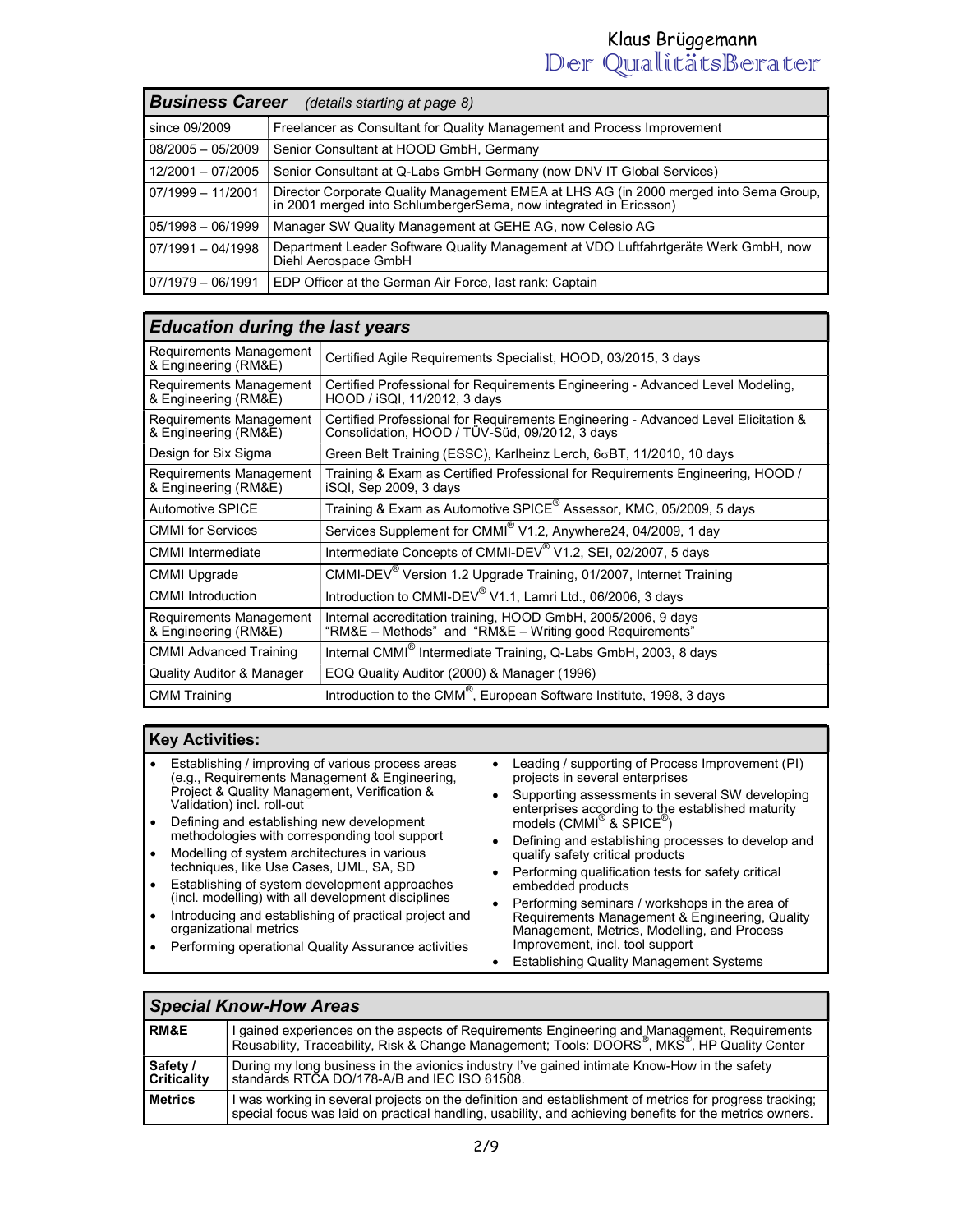| Selection of projects conducted as consultant:                                                  |                                                                                                                                                                                                                                                                                                    |  |
|-------------------------------------------------------------------------------------------------|----------------------------------------------------------------------------------------------------------------------------------------------------------------------------------------------------------------------------------------------------------------------------------------------------|--|
| <b>Customer</b>                                                                                 | <b>Project Description</b>                                                                                                                                                                                                                                                                         |  |
| <b>GKN Driveline</b><br>International GmbH,<br>Lohmar<br>10/2020                                | Support as Requirements Engineer in an electrical rear axle project for the<br>customer Volkswagen Nutzfahrzeuge with PTC Integrity®®; support on<br>improvement of the RE processes according to ASPICE; support of the<br>ASPICE Core Team to achieve level 1 certification.                     |  |
| Magna Electronics<br>Europe GmbH & Co.<br>OHG, Sailauf<br>$02/2018 - 06/2020$                   | Support as Requirements Lead in a front camera project for the customer<br>BMW AG with PTC Integrity <sup>®</sup> ; support on improvement of the RE processes<br>according to ASPICE                                                                                                              |  |
| <b>Visteon Electronics</b><br>Germany GmbH,<br>Karlsruhe,<br>$07/2017 - 04/2018$                | Support in Migration of DOORS® to Rational DOORS Next Generation<br>(RDNG); operational support as Requirements Engineer in several projects<br>for cluster instruments for the customer Volkswagen AG with DOORS <sup>®</sup> ;<br>support on improvement of the RE processes according to ASPICE |  |
| <b>Continental Automotive</b><br>$GmbH - I$ ID S3 AD AP,<br>Babenhausen,<br>$04/2016 - 03/2017$ | Support as Requirements Engineer in several projects for Display Units (ABT)<br>for the customer Volkswagen AG using a DOORS <sup>®</sup> development database;<br>Support for improvement of the RE process and tool functionality                                                                |  |
|                                                                                                 | Support on integration of the DOORS® development database with the<br>Volkswagen Group database and vice versa<br>Creation of Requirements Specification for Porsche<br>$\bullet$                                                                                                                  |  |
| Porsche AG, Weissach,<br>$04/2015 - 12/2015$                                                    | Methodical support of Porsche IT on implementation of mutual access VW<br>Group and Porsche                                                                                                                                                                                                        |  |
|                                                                                                 | Test of the integration at Porsche<br>$\bullet$                                                                                                                                                                                                                                                    |  |
|                                                                                                 | Adaptation of the DOORS <sup>®</sup> menu structure for improved usability<br>Transfer of DOORS® DXL functions from VW Group to Porsche<br>$\bullet$                                                                                                                                               |  |
|                                                                                                 | Support in Quality Assurance and Process Improvement                                                                                                                                                                                                                                               |  |
| Cortal Consors /<br>Consorsbank - BNP<br>Paribas S.A., Nürnberg,<br>$09/2011 - 03/2015$         | Performing Quality Assurance Reviews in different projects<br>$\bullet$<br>Performing Workshops in Writing and Modelling Requirements with UML<br>$\bullet$<br>(Enterprise Architect)<br>SEPG Coaching to define processes for CMMI® Level 3<br>$\bullet$                                          |  |
| <b>HAVI Logistics IS</b>                                                                        | Introducing HP Quality Center for Requirements Management<br>$\bullet$                                                                                                                                                                                                                             |  |
| GmbH, Duisburg,<br>$03/2013 - 05/2013$                                                          | Support in Requirements Management and preparation for User Acceptance<br>Test                                                                                                                                                                                                                     |  |
| Siemens AG, Erlangen,<br>$02/2011 - 03/2013$                                                    | High Speed Trains: Support for validation of customer requirements with<br>DOORS®; coaching of key-people in process and tool usage                                                                                                                                                                |  |
| Audi AG & EFS GmbH,<br>Ingolstadt & Wien,<br>10/2011 - 02/2012                                  | Consulting on a new concept for Requirements Engineering for Audi Product<br>Marketing VT6:<br>Coaching on Requirements Engineering for the project team of EFS<br>$\bullet$<br>Quality Assurance of the mutually agreed concept proposals                                                         |  |
| WABCO GmbH,<br>Hannover,<br>09/2010 - 03/2011                                                   | Support in establishing a System Specification for two new braking systems<br>with support of MKS-RM <sup>®</sup> and definition of a concept for structural reuse of<br>functional requirements                                                                                                   |  |
| Cortal Consors S.A.,<br>Nürnberg,<br>$01/2010 - 02/2011$                                        | Support in Quality Assurance and Process Improvement<br>Performing Workshops in Writing Requirements<br>$\bullet$<br>Definition of a roadmap to introduce new requirements engineering<br>$\bullet$<br>methods based on an employee poll<br>Migration of templates into Office 2010 format         |  |
| NovaTec GmbH,<br>Leinfelden-Echterdingen<br>02-03/2010                                          | Participation in a SCAMPI A Appraisal on CMMI-DEV® V1.2 for Maturity Level<br>2 as member of the Appraisal Team                                                                                                                                                                                    |  |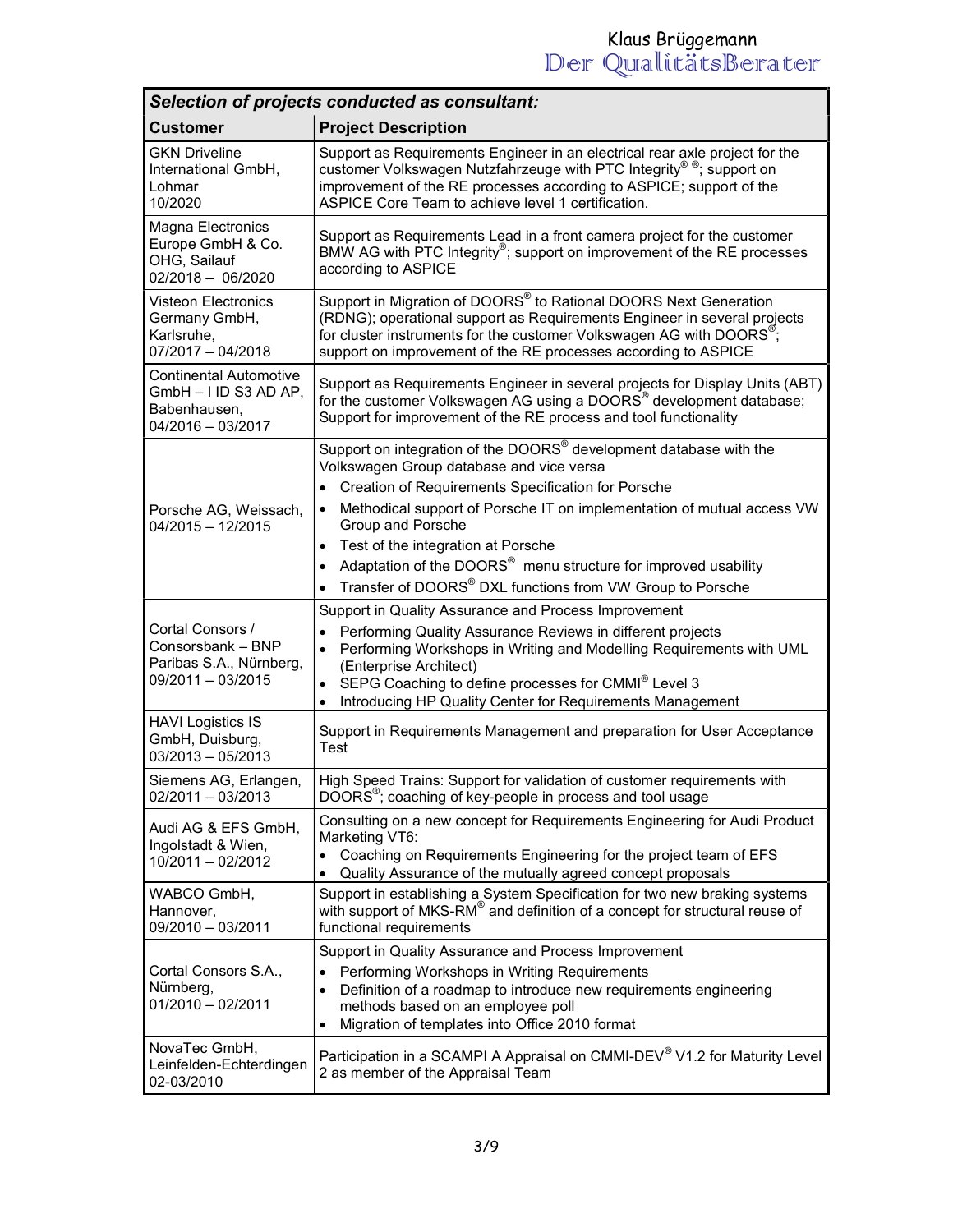| Selection of projects conducted as consultant:              |                                                                                                                                                                                                                                                                                                                                                                                                                                                                                                                                      |  |
|-------------------------------------------------------------|--------------------------------------------------------------------------------------------------------------------------------------------------------------------------------------------------------------------------------------------------------------------------------------------------------------------------------------------------------------------------------------------------------------------------------------------------------------------------------------------------------------------------------------|--|
| <b>Customer</b>                                             | <b>Project Description</b>                                                                                                                                                                                                                                                                                                                                                                                                                                                                                                           |  |
| Cortal Consors S.A.,<br>Nürnberg,<br>10/2009 - 12/2009      | Support in Quality Assurance and Process Improvement<br>Performance of Quality Reviews in active projects<br>Establishing of new templates for process monitoring in Excel                                                                                                                                                                                                                                                                                                                                                           |  |
| MBtech GmbH,<br>Sindelfingen, 11/2009                       | Participation in a SCAMPI A Appraisal on CMMI-DEV® V1.2 for Maturity Level<br>2 as member of the Appraisal Team                                                                                                                                                                                                                                                                                                                                                                                                                      |  |
| Volkswagen AG,<br>Wolfsburg<br>$06/2006 - 02/2009$          | Definition and establishment of requirements management processes and<br>methods to support a structured reuse of electrical/electronical functional<br>specifications and generation of ECU specifications within VW Group<br>Responsible for methods development (12 people from 5 companies)<br>$\bullet$<br>Definition of an information model and a corresponding method for<br>$\bullet$<br>implementation with DOORS® and system42<br>Definition of a specific handling of versions and variants in method and<br>$\bullet$   |  |
|                                                             | tool customizations<br>Performing workshops, trainings and coaching for the method and tool<br>customizations in pilot projects                                                                                                                                                                                                                                                                                                                                                                                                      |  |
| SiemensVDO I CM,<br>Babenhausen,<br>$04/2006 - 10/2006$     | Establishment of Requirements Management & Engineering (RM&E) with<br>DOORS® in system development according to CMMI® Level 3<br>Improvement of Requirements Engineering and Architecture processes<br>$\bullet$<br>Coaching of Requirements Engineers in using DOORS <sup>®</sup> and in writing<br>$\bullet$<br>good requirements<br>Coaching of key people in using improved processes and methods                                                                                                                                |  |
| TRW Lucas Varity,<br>Koblenz,<br>$10/2005 - 06/2006$        | Establishment of RM&E with DOORS® in software development<br>Workshops for definition of an information model and a SPICE <sup>®</sup> compliant<br>$\bullet$<br>RM&E process<br>Implementation of the information model with generic templates in<br>$\bullet$<br>DOORS <sup>®</sup> , including attributes and views                                                                                                                                                                                                               |  |
| Bosch Rexroth,<br>Lohr am Main,<br>$01/2005 - 02/2006$      | Supporting the SEPG to achieve CMM® Level 2<br>Evaluation of current situation and re-planning of the improvement project<br>$\bullet$<br>Common definition, piloting and review of process descriptions<br>$\bullet$<br>Performing self-assessments, management briefings, and reports<br>$\bullet$<br>Coaching of the project leader and supporting the roll-out<br>$\bullet$<br>Establishing a metric program for project progress tracking<br>$\bullet$                                                                          |  |
| SiemensVDO I IP<br>HVAC,<br>Karben,<br>04/2005 - 01/2006    | Establishment of an RM&E approach with DOORS® in system development<br>according to CMMI <sup>®</sup> Level 3<br>Common definition and review of process descriptions<br>٠<br>Establishing proceedings and procedures in a pilot project<br>٠<br>Establishing process support with DOORS®<br>٠<br>Coaching of System Architects, Requirements Manager and Test Manager<br>$\bullet$<br>Supporting the EPG in general topics<br>$\bullet$<br>Supporting the definition of a metric program for project progress tracking<br>$\bullet$ |  |
| Robert Bosch GmbH<br>ST,<br>Ottobrunn,<br>10/2004 - 01/2005 | Supporting the metrics area to achieve CMMI <sup>®</sup> Level 3 requirements<br>Common definition and review of the review process<br>$\bullet$<br>Implementing different information needs regarding error management in<br>$\bullet$<br>cockpit charts                                                                                                                                                                                                                                                                            |  |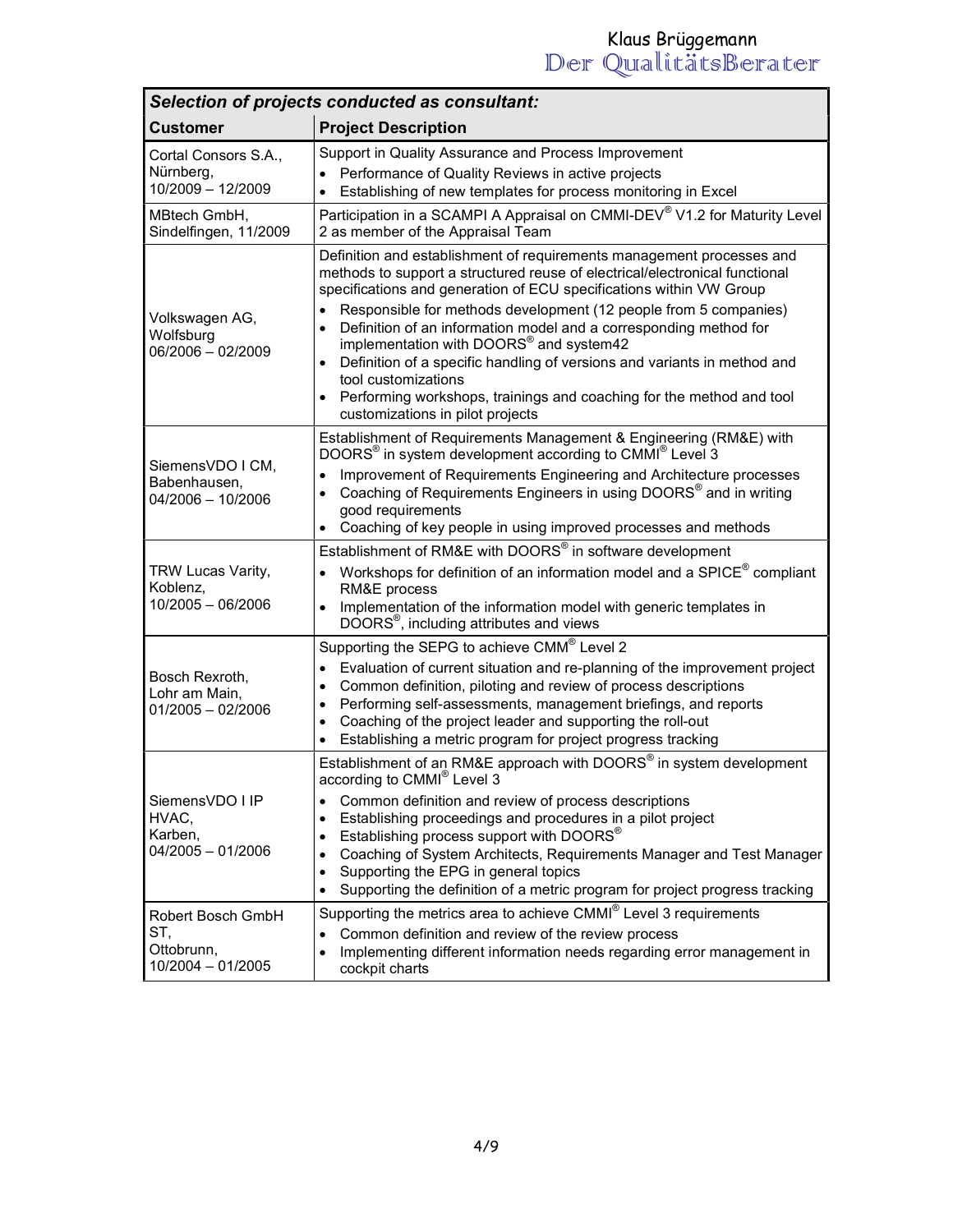| Selection of projects conducted as consultant:                |                                                                                                                                                                                                                                                                                                                                                                                                                                                                                                                                                                                                                                             |  |
|---------------------------------------------------------------|---------------------------------------------------------------------------------------------------------------------------------------------------------------------------------------------------------------------------------------------------------------------------------------------------------------------------------------------------------------------------------------------------------------------------------------------------------------------------------------------------------------------------------------------------------------------------------------------------------------------------------------------|--|
| <b>Customer</b>                                               | <b>Project Description</b>                                                                                                                                                                                                                                                                                                                                                                                                                                                                                                                                                                                                                  |  |
| Robert Bosch GmbH<br>FV,<br>Schwieberdingen,<br>$2002 - 2005$ | Establishing of Measurements in several development areas<br>Defining and performing trainings for measurements<br>$\bullet$<br>Defining a measurements kit with 9 cockpit charts for CMM® Level 2<br>$\bullet$<br>Definition of a generic measurement process<br>$\bullet$<br>Definition of a generic ROI building kit<br>$\bullet$<br>Coaching of several Bosch areas in using the measurements building kit<br>$\bullet$<br>Enhancement of the measurement kit (45 charts, 11 cockpits) to support<br>$\bullet$<br>the different areas of CMMI® Level 3<br>Supporting Bosch working groups in Measurement and Project Mgmt.<br>$\bullet$ |  |
| Bosch Engineering AS,<br>Tamm,<br>12/2003 - 12/2004           | Supporting the SEPG to achieve CMMI® Level 2<br>Supporting the SEPG in general topics<br>$\bullet$<br>Performing Workshops to define processes<br>$\bullet$<br>Documentation of the processes<br>$\bullet$<br>Establishing a metric program for project progress tracking with<br>$\bullet$<br>information elicitation and measurement process definition<br>Performing self-assessments<br>$\bullet$<br>Writing PIIDs (Process Implementation Indication Documents) as<br>$\bullet$<br>appraisal preparation                                                                                                                               |  |
| Harmann Becker,<br>Karlsbad,<br>2004                          | Supporting the build-up of a Requirements Service Center<br>Establishing metrics for tracking requirements<br>Adaptation of project cockpit charts regarding metric owner requirements<br>$\bullet$                                                                                                                                                                                                                                                                                                                                                                                                                                         |  |
| Bosch Engineering SF,<br>Möglingen,<br>2003                   | Supporting the SEPG to achieve CMMI® Level 2<br>Supporting the SEPG in general topics<br>$\bullet$<br>Supporting process definition and roll-out of Project Management<br>$\bullet$<br>Coaching of pilot Project Leaders<br>$\bullet$<br>Supporting the introduction of estimates and size measurements<br>$\bullet$<br>Tracking of size measurements                                                                                                                                                                                                                                                                                       |  |
| Bosch ETAS,<br>Stuttgart,<br>2003                             | Supporting the SEPG<br>Workshop to align the SPI initiative with the organization goals<br>$\bullet$<br>Technical support of performing a ROI analysis of the development cost<br>$\bullet$<br>after achieving Level 2                                                                                                                                                                                                                                                                                                                                                                                                                      |  |
| Q-Labs GmbH internal,<br>$2002 - 2005$                        | Establishing a Quality Management System for a consulting organization and<br>Certification according to DIN EN ISO 9001:2000<br>Definition and Establishing of the business processes<br>Documenting the processes in a Lotus Notes database<br>٠<br>Performing of internal audits and supporting the external audits<br>٠<br>Leading the QM-Team in Germany; coordination with other countries<br>$\bullet$<br>Maintaining the Lotus Notes databases for quotations and time reporting<br>$\bullet$                                                                                                                                       |  |
| Volkswagen AG,<br>Wolfsburg,<br>$2002 - 2003$                 | Supporting the build-up of a Project Control Office (PCO)<br>Documenting the processes of the PCO<br>$\bullet$<br>Supporting the definition of cockpit charts<br>$\bullet$<br>Supporting various supplier projects<br>$\bullet$                                                                                                                                                                                                                                                                                                                                                                                                             |  |
| ZF-Lenksysteme,<br>Schwäbisch-Gmünd,<br>2/2002 - 5/2002       | Supporting the definition of improvement activities after a SPICE Assessment<br>and the definition of an integration concept                                                                                                                                                                                                                                                                                                                                                                                                                                                                                                                |  |
| BMW AG, München,<br>10/2001 - 01/2002                         | Supporting the start of a BMW internal improvement initiative according to<br>CMMI <sup>®</sup> , focusing on Quality Management and System Integration                                                                                                                                                                                                                                                                                                                                                                                                                                                                                     |  |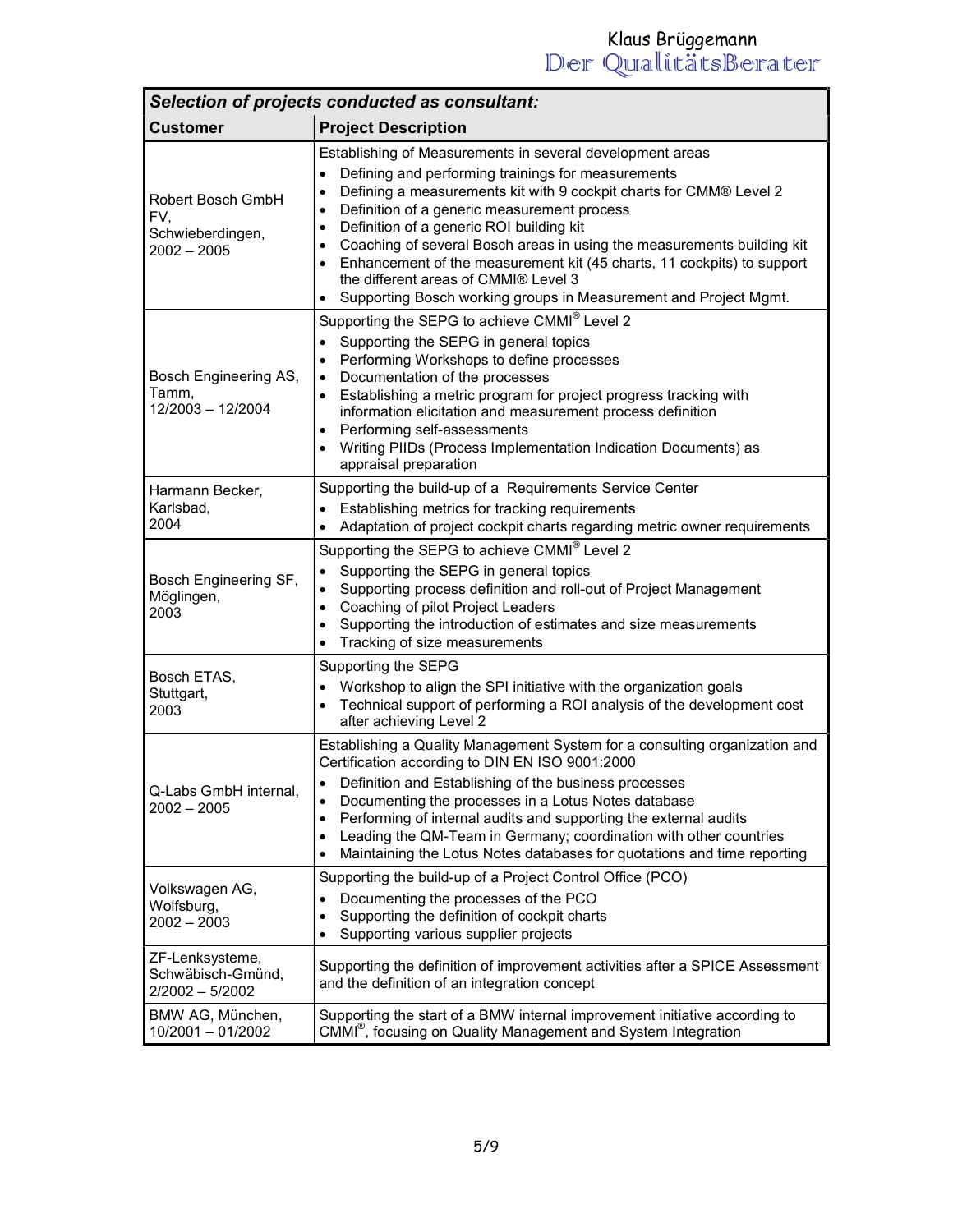| Selection of projects conducted as trainer:                                                  |                                                                                                                                                                                                                               |  |
|----------------------------------------------------------------------------------------------|-------------------------------------------------------------------------------------------------------------------------------------------------------------------------------------------------------------------------------|--|
| <b>Customer</b>                                                                              | <b>Project Description</b>                                                                                                                                                                                                    |  |
| Aldi-Süd International<br>Services GmbH & Co.<br>KG, Mülheim a.d. Ruhr,<br>01/2020           | Performing a preparation trainings for the IREB Certification "Certified<br>Professional for Requirements Engineering - Foundation Level" in German, 3<br>days                                                                |  |
| Pässler AG, Nürnberg,<br>10/2018                                                             | Performing a preparation trainings for the IREB Certification "Certified<br>Professional for Requirements Engineering - Foundation Level" in German, 3<br>days                                                                |  |
| iba s.a., MAS-PT,<br>Louvain-la-Neuve,<br>Belgium, 05 & 11/2016,<br>01/2019                  | Performing several preparation trainings for the IREB Certification "Certified<br>Professional for Requirements Engineering - Foundation Level" in English, 3<br>days each                                                    |  |
| Volkswagen AG,<br>Baunatal, 10/2018                                                          | Performing a training Requirements Engineering & Management (RM&E) with<br>IBM DOORS <sup>®</sup> in German, 2 days                                                                                                           |  |
| <b>Continental Temic</b><br>Microelectric, Ingolstadt,<br>01/2016                            | Customer specific adaptation and performance of a training "Requirements<br>Management & Engineering for Systems and Software Development" in<br>English, 2 days                                                              |  |
| Texas Instruments,<br>Freising, 01/2016                                                      | Customer specific adaptation and performance of a training "Requirements<br>Management & Engineering for Systems and Software Development" in<br>English, 2 days                                                              |  |
| Deutsche Accumotive<br>GmbH, Kirchheim unter<br>Teck, 11/2015, 09 &<br>10/2016, 02 & 11/2017 | Performing several preparation trainings for the IREB Certification "Certified<br>Professional for Requirements Engineering - Foundation Level", 3 days each                                                                  |  |
| Aldi-Süd, Mühlheim a.d.<br>Ruhr, 10/2015                                                     | Performing a preparation trainings for the IREB Certification "Certified<br>Professional for Requirements Engineering - Foundation Level", 3 days                                                                             |  |
| Liebherr Machines,<br>Bulle (CH), 04/2015                                                    | Performing a compact training and a preparation training for the IREB<br>Certification "Certified Professional for Requirements Engineering -<br>Foundation Level" in English, 2 and 3 days                                   |  |
| Forschungszentrum<br>Informatik, Karlsruhe,<br>12/2014 - 02/2015                             | Performing several preparation trainings for the IREB Certification "Certified<br>Professional for Requirements Engineering - Foundation Level", 3 days each                                                                  |  |
| Audius GmbH,<br>Weinstadt, 10/2014                                                           | Performing a training "Requirements Management & Engineering for the IT<br>Industry", 2 days                                                                                                                                  |  |
| Schaeffler KG.<br>Herzogenaurach,<br>$03/2014 - 07/2014$                                     | Performing several preparation trainings for the IREB Certification "Certified"<br>Professional for Requirements Engineering - Foundation Level", 3 days each                                                                 |  |
| Johnson Controls,<br>Hannover, 04/2014                                                       | Performing a 3 day preparation training for the IREB Certification "Certified<br>Professional for Requirements Engineering - Foundation Level" in English<br>Performing a "DOORS® User Training" in English, 1 day            |  |
| Deutsche Automobil<br>Treuhand - DAT,<br>Ostfildern, 04/2014                                 | Performing a training "Requirements Management & Engineering in the IT-<br>Industry", 2 days                                                                                                                                  |  |
| Bank of Scotland,<br>Berlin, 02/2014                                                         | Performing a 3 day preparation training for the IREB Certification "Certified<br>Professional for Requirements Engineering - Foundation Level" in English                                                                     |  |
| AREVA AG, Erlangen,<br>10/2013                                                               | Performing a Training "Writing Good Requirements", 1 day                                                                                                                                                                      |  |
| Elekta Medizintechnik,<br>Schwabmünchen,<br>$07/2013 - 09/2013$                              | Performing a 3 day preparation training for the IREB Certification "Certified<br>Professional for Requirements Engineering - Foundation Level" in English<br>Performing a Workshop for Good Use of DOORS <sup>®</sup> , 1 day |  |
| Dräger AG,<br>Lübeck, 08/2013                                                                | Performing several Trainings "DOORS® User", 2 days each                                                                                                                                                                       |  |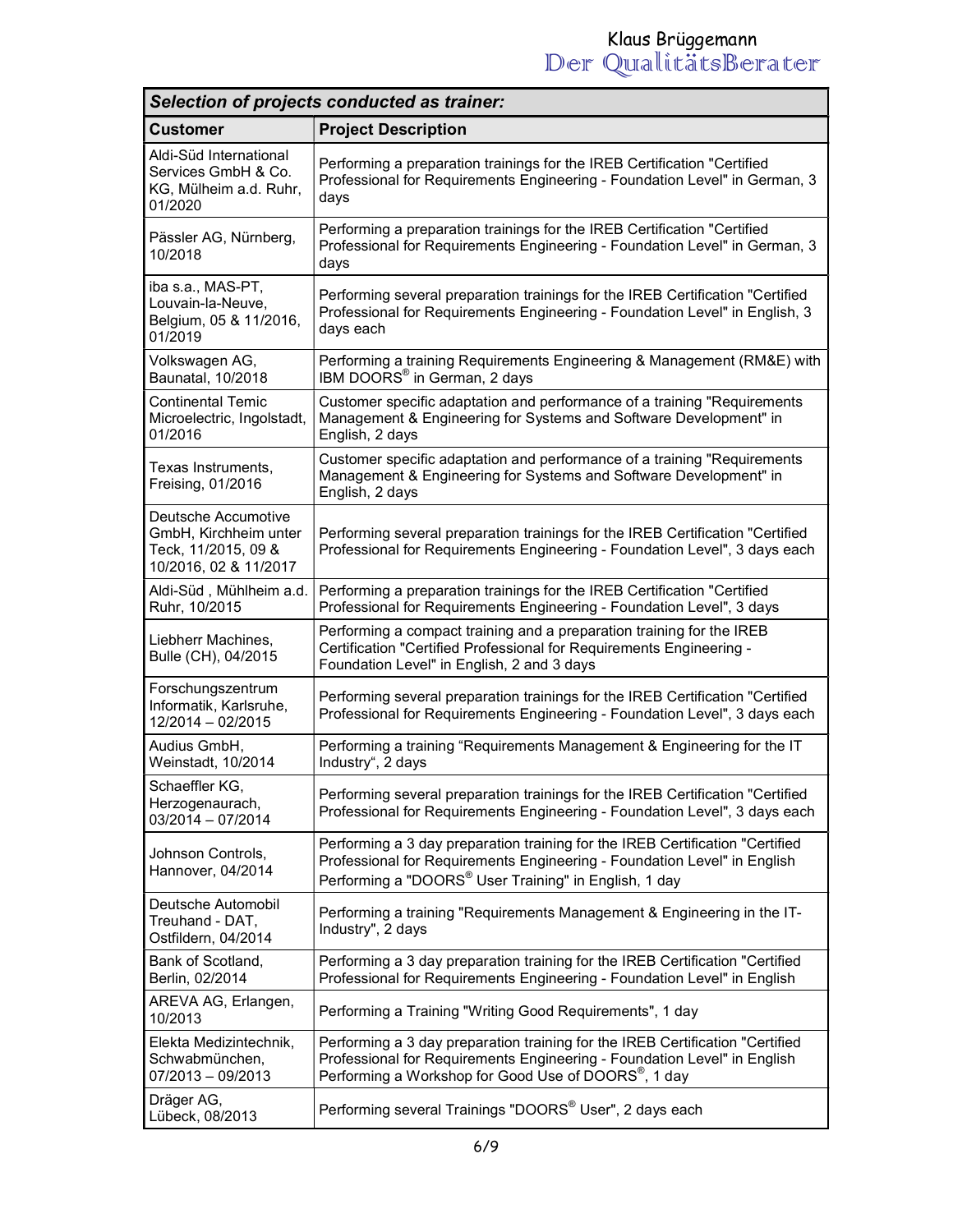| Selection of projects conducted as trainer:                                          |                                                                                                                                                                                                                                   |
|--------------------------------------------------------------------------------------|-----------------------------------------------------------------------------------------------------------------------------------------------------------------------------------------------------------------------------------|
| <b>Customer</b>                                                                      | <b>Project Description</b>                                                                                                                                                                                                        |
| Hilti AG, Schaan,<br>Liechtenstein 07/2012                                           | Performing a Training "DOORS® Advanced User", 1 day                                                                                                                                                                               |
| VW Coaching GmbH,<br>& Audi Akademie,<br>Wolfsburg, Ingolstadt,<br>06/2007 - 12/2012 | Performance of Trainings and Workshops (1 per month/quarter)<br>RM&E: Basics and DOORS <sup>®</sup> (2 days)<br>DOORS <sup>®</sup> Basics (1 day)<br>$\bullet$<br>DOORS <sup>®</sup> Best Practices Workshop (1 day)<br>$\bullet$ |
| Prodyna AG, Eschborn,<br>12/2011                                                     | Performing a 3 days preparation training for the IREB Certification "Certified"<br>Professional for Requirements Engineering - Foundation Level" in English                                                                       |
| Sogeti Deutschland,<br>Düsseldorf, 07/2011                                           | Performing a 3 days preparation training for the IREB Certification "Certified"<br>Professional for Requirements Engineering - Foundation Level" in English                                                                       |
| Postfinanz AG.<br>Bern (CH),<br>05/2011 - 09/2011                                    | Performing a 3 days preparation training for the IREB Certification "Certified<br>Professional for Requirements Engineering - Foundation Level" in English;<br>Performance of workshops on writing good requirements, 1/2 day     |
| Deutsche Bahn AG<br>München, 12/2010                                                 | Performing a training "DOORS® for User" and a Workshop "DOORS® for<br>Administrator", 1 day each                                                                                                                                  |
| TRW Lucas Varity,<br>Koblenz,<br>05/2008 - 12/2008                                   | Performance of different workshops to strengthen the awareness for<br>Requirements Management and Engineering (RM&E) in development area<br>• DOORS <sup>®</sup> Basic Workshop<br>RM&E Awareness Workshop                        |

| <b>Presentations &amp; Workshops given at International Conferences</b>    |                                                                                     |  |
|----------------------------------------------------------------------------|-------------------------------------------------------------------------------------|--|
| 20-Mai-2014, Ignite                                                        | Forum Workshop:                                                                     |  |
| Europe, Düsseldorf                                                         | Erkennen Sie die Risiken in Anforderungen - bevor sie Probleme werden               |  |
| 14-Jan-2014, Software                                                      | Tutorial:                                                                           |  |
| Quality Days, Wien                                                         | Erkennen Sie die Risiken in Anforderungen - bevor sie Probleme werden               |  |
| 18-Jan-2011, Software                                                      | Tutorial:                                                                           |  |
| Quality Days, Wien                                                         | "Erkennen Sie die Risiken in Anforderungen – bevor Sie sie umsetzen"                |  |
| 16-Sep-2009,                                                               | Tutorial:                                                                           |  |
| CONQUEST, Nuremberg                                                        | "Writing Software Requirements – Excellence is not difficult"                       |  |
| 28-May-2009, Software &<br><b>System Quality</b><br>Conference, Düsseldorf | Workshop:<br>"Gute Anforderungen schreiben - Ein praktikabler Weg zu Excellence"    |  |
| 20-Jan-2009, Software                                                      | Tutorial:                                                                           |  |
| Quality Days, Vienna                                                       | "Spezifizieren von Anforderungen - mit einfachen Mitteln zu Excellence"             |  |
| 15-Apr-2008, Software &<br><b>System Quality</b><br>Conference, Düsseldorf | Tutorial:<br>"Spezifizieren von Anforderungen - Ein praktikabler Weg zu Excellence" |  |
| 25-Apr-2007, Software &<br><b>System Quality</b><br>Conference, Düsseldorf | Workshop:<br>"Spezifizieren von Anforderungen, aber wie?"                           |  |
| 28-Sep-2005, 3rd World                                                     | Paper & Presentation:                                                               |  |
| Congress on Software                                                       | "A Practical Successful Implementation of the CMMI Process Area                     |  |
| Quality, Munich                                                            | "Measurement & Analysis"                                                            |  |
| 15-Jun-2005, ESEPG,                                                        | Paper & Presentation (not presented by myself): "A Practical Successful             |  |
| London                                                                     | Implementation of the CMMI Process Area 'Measurement & Analysis'"                   |  |
| 21-Sep-2001,                                                               | Paper & Presentation (not presented due to illness): "The Dashboard - a             |  |
| CONQUEST, Nuremberg                                                        | long an d winding road for implementing a metrication program"                      |  |
| 26-Sep-1997,                                                               | Paper & Presentation: "Software Quality Management in the Avionics                  |  |
| CONQUEST, Nuremberg                                                        | Industry – Between Paradise and Pillory? – What is the state of the art?"           |  |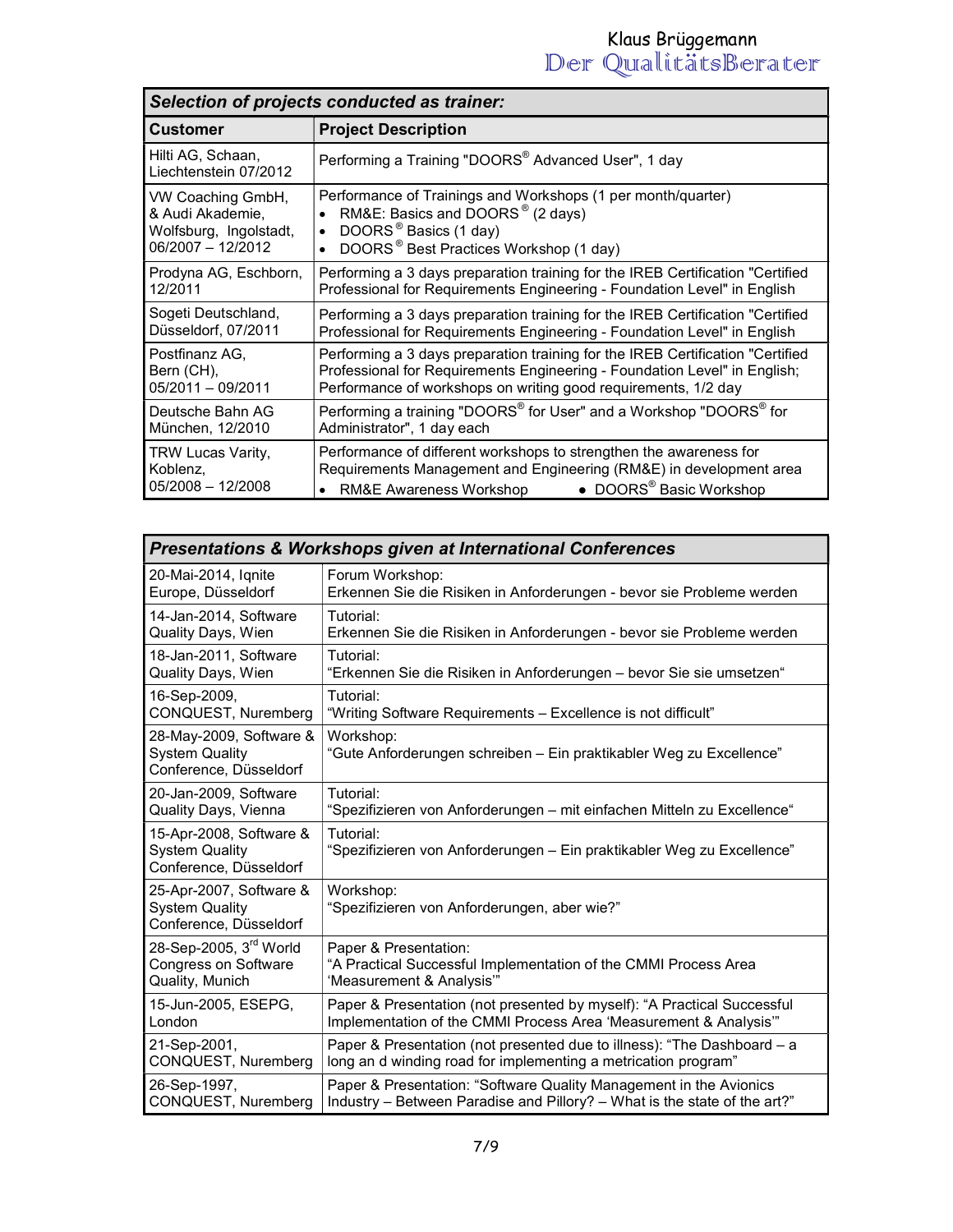| <b>Professional Career:</b> |                                                                                                                                                                                                                                |  |
|-----------------------------|--------------------------------------------------------------------------------------------------------------------------------------------------------------------------------------------------------------------------------|--|
| <b>Period</b>               | <b>Company, Position, Description of Tasks</b>                                                                                                                                                                                 |  |
| 09/2009 - today             | Freelancer as Consultant for Quality Management and Process Improvement                                                                                                                                                        |  |
| $08/2005 - 08/2009$         | HOOD GmbH, Oberhaching (with Home-Office in Niddatal);<br>a consulting company for establishing and improving processes for Requirements<br>Management and Engineering (RM&E)                                                  |  |
|                             | Senior Consultant, reporting to the General Manager. List of tasks included:                                                                                                                                                   |  |
|                             | Methodical leadership of a project (12 people from 5 companies) at Volkswagen<br>AG to establish a new approach for functional RM&E                                                                                            |  |
|                             | • Support of system development at Bosch Rexroth with achieving SW-CMM $^{\circ}$<br>Level 2                                                                                                                                   |  |
|                             | • Support of system development at Siemens VDO I/IP HVAC with achieving<br>CMMI <sup>®</sup> Level 3 for RM&E area                                                                                                             |  |
|                             | Development and Performance of trainings for RM&E and tools                                                                                                                                                                    |  |
| 12/2001 - 07/2005           | Q-LABS GmbH (later DNV IT Global Services), Stuttgart (with Home-Office); a<br>worldwide consulting company for implementing and improving of development<br>processes of products containing software (focus: automotive)     |  |
|                             | Senior Consultant, reporting to the Operating Manager. List of tasks included:<br>Consulting of companies according to CMM®, CMMI® und SPiCE®, with special                                                                    |  |
|                             | $\bullet$<br>attendances to Quality Assurance, Project-Management, Metrics and Test                                                                                                                                            |  |
|                             | • Process improvement projects performed at BMW, Volkswagen, SiemensVDO<br>Automotive, ZF Lenksysteme, Harman/Becker, various parts of Bosch                                                                                   |  |
|                             | Development of generic processes / tools in the metrics area to observe and<br>$\bullet$<br>control project status; this measurement construction kit has been successfully<br>introduced several times in different companies |  |
|                             | • Technical implementation and responsibility of the internal QM system                                                                                                                                                        |  |
|                             | • Coordination of the consultancy in the area of Software Safety (e.g., IEC 61508,<br>SW-FMEA)                                                                                                                                 |  |
| $07/1999 - 11/2001$         | LHS Verwaltungs GmbH & Co. Projekt KG (now Ericsson), Dreieich; world leading<br>supplier for billing and customer care products in the telecoms industry                                                                      |  |
|                             | Director Corporate Quality Management EMEA, reporting to the Vice President<br>Quality Management, full responsibility of 3-5 inferiors. List of tasks included:                                                               |  |
|                             | • Worldwide coordination of all Y2K activities (Europe, Asia, Africa, America)                                                                                                                                                 |  |
|                             | • Enhancing the software quality management system to support the local,<br>operational management                                                                                                                             |  |
|                             | Harmonizing different business processes for several departments<br>$\bullet$                                                                                                                                                  |  |
|                             | Coordination of a CMM® based assessment and definition of improvement<br>$\bullet$<br>projects based on the assessment results                                                                                                 |  |
|                             | Performing internal and external audits according to ISO 9001<br>$\bullet$                                                                                                                                                     |  |
|                             | Coaching and training on methods in software engineering<br>$\bullet$                                                                                                                                                          |  |
|                             | Establishing a metric program for product and process quality                                                                                                                                                                  |  |
| $05/1998 - 06/1999$         | GEHE Informatik Services GmbH & Co. KG (GEHIS), Stuttgart,<br>affiliate of GEHE AG, now CELESIO AG, (pharmacy wholesale) with development<br>sites in France, England and Germany                                              |  |
|                             | Software Quality Assurance Manager for international application development,                                                                                                                                                  |  |
|                             | reporting to the development director, no inferiors. List of tasks included:                                                                                                                                                   |  |
|                             | Establishing and maintaining a software quality management system<br>$\bullet$                                                                                                                                                 |  |
|                             | Performing reviews and inspections in development projects<br>$\bullet$                                                                                                                                                        |  |
|                             | Coaching and training on new methods in software engineering<br>$\bullet$                                                                                                                                                      |  |
|                             | Coordination on CMM <sup>®</sup> trainings, participation in a CMM <sup>®</sup> assessment<br>$\bullet$                                                                                                                        |  |
|                             | Defining an improvement program to achieve CMM <sup>®</sup> maturity level 2                                                                                                                                                   |  |